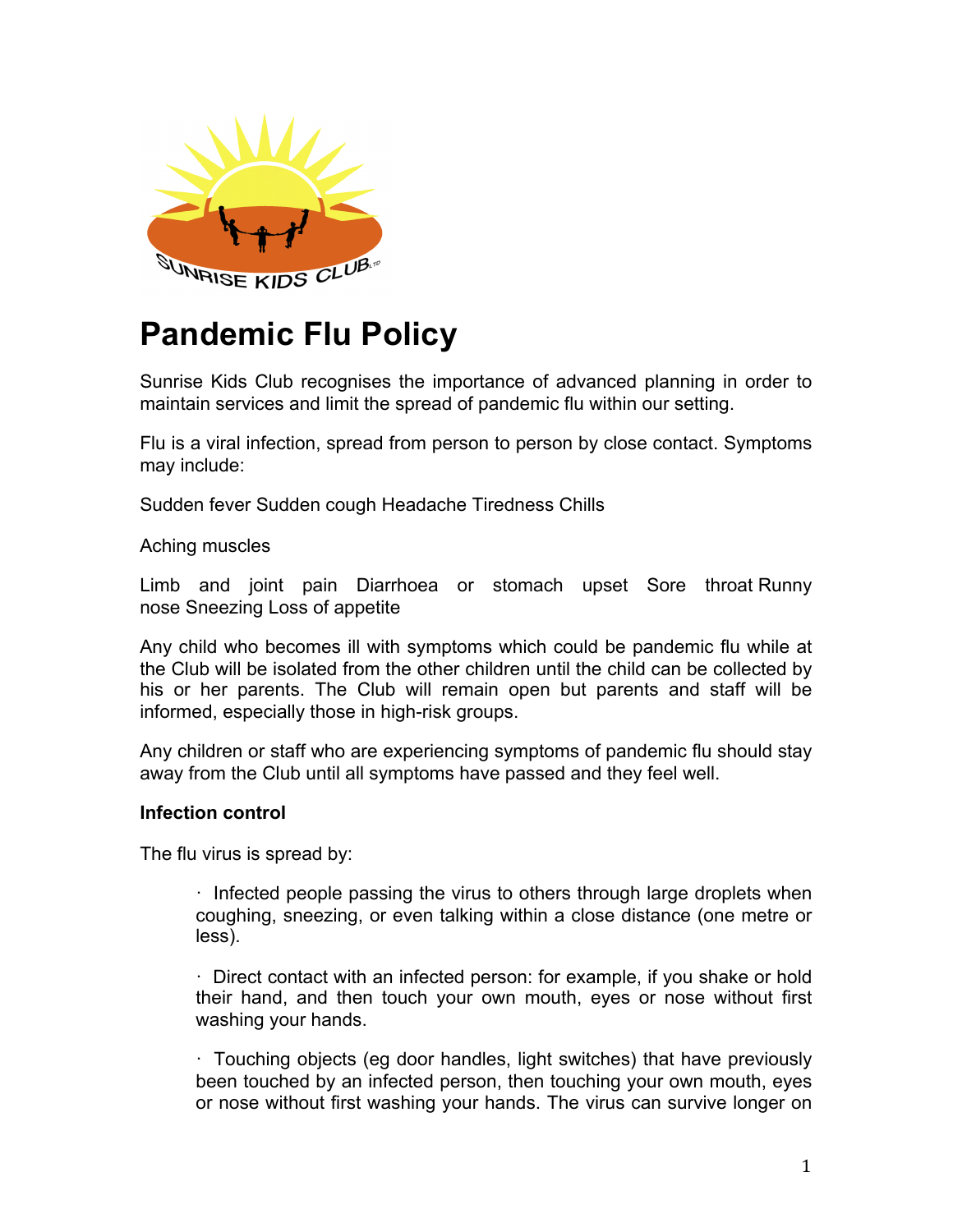hard surfaces than on soft or absorbent surfaces. We will limit the risk of catching or spreading the flu virus at the Club by:

- · Regular hand-washing
- · Minimising contact between our hands and mouth/nose

· Covering nose and mouth when coughing or sneezing; using a tissue when possible, and disposing of the tissue promptly and carefully (bag it and bin it)

· Encouraging the children at the Club to follow the guidance above

· Instructing staff to remain at home if they display any relevant symptoms, or sending them home if they first display symptoms while at work. At Sunrise Kids Club we will promote infection control through the methods above, and in addition we will:

· Display posters and information to promote infection control

· Ensure that adequate supplies of cleaning materials are available within the Club

- · Dispose of waste promptly and hygienically
- · Clean hard surfaces (eg door handles) with sanitizer regularly
- · Provide tissues and suitable facilities for their disposal.

## **Closure**

The latest scientific advice is that closing individual settings is of limited benefit in stopping the spread of the disease. However, there may be some occasions when we will have to consider temporarily closing the Club because we have too few unaffected staff to run sessions safely. If this occurs the manager will contact Ealing Early years childcare services for further support and guidance.

The Club will also have to close if advised to do so by the local authority in the interest of safeguarding the children in our care.

In the event of closure, the manager will notify parents or carers as soon as possible. The manager will also inform the local childcare information service as well as other relevant parties, eg feeder schools, other users of shared premises, etc. The manager will also notify Ofsted of the closure.